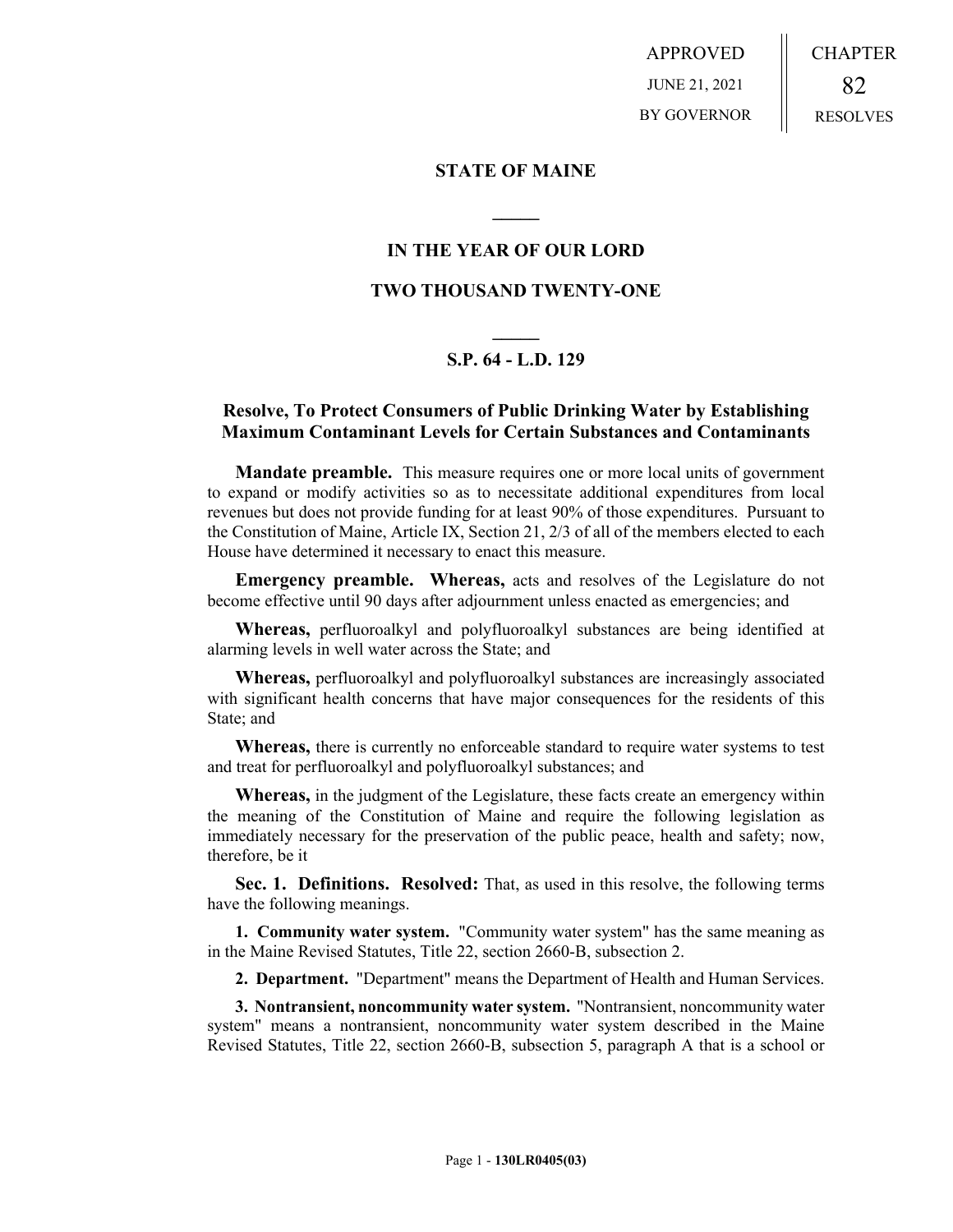child care facility regulated as a nontransient, noncommunity water system under the federal Safe Drinking Water Act.

**4. Perfluoroalkyl and polyfluoroalkyl substances.** "Perfluoroalkyl and polyfluoroalkyl substances" or "PFAS" means a perfluoroalkyl substance or polyfluoroalkyl substance that is detectable in drinking water using standard analytical methods established by the United States Environmental Protection Agency, including regulated PFAS contaminants.

**5. Regulated PFAS contaminants.** "Regulated PFAS contaminants" means perfluorooctanoic acid, perfluorooctane sulfonic acid, perfluorohexane sulfonic acid, perfluorononanoic acid, perfluoroheptanoic acid and perfluorodecanoic acid.

**Sec. 2. Interim drinking water standard and testing requirements for perfluoroalkyl and polyfluoroalkyl substances. Resolved:** That community water systems and nontransient, noncommunity water systems shall comply with the provisions of this section.

**1. Initial monitoring.** On or before December 31, 2022, all community water systems and nontransient, noncommunity water systems shall conduct monitoring for the level of PFAS detectable using standard laboratory methods established by the United States Environmental Protection Agency in effect at the time of sampling. Monitoring under this subsection must be conducted for all regulated PFAS contaminants and additional PFAS included in the list of analytes in the standard laboratory methods established by the United States Environmental Protection Agency in effect at the time of sampling.

**2. Subsequent monitoring.** After completion of initial monitoring under subsection 1, a community water system or a nontransient, noncommunity water system shall conduct continued monitoring for the presence of regulated PFAS contaminants in drinking water supplied by the water system as follows until the adoption of rules required under section 3.

A. If initial monitoring under subsection 1 detects the presence of any regulated PFAS contaminants individually or in combination at or above 20 nanograms per liter, the community water system or nontransient, noncommunity water system shall conduct continued quarterly monitoring until regulated PFAS contaminants are mitigated as described in subsection 4.

B. If initial monitoring under subsection 1 detects the presence of any regulated PFAS contaminants at or above each analyte's lowest concentration minimum reporting level as specified in the standard laboratory methods established by the United States Environmental Protection Agency in effect at the time of sampling and the level is below 20 nanograms per liter, either individually or in combination with other detected regulated PFAS contaminants, the community water system or nontransient, noncommunity water system shall conduct continued monitoring annually.

**3. Reporting.** Monitoring results must be reported to the department in accordance with 10-144 C.M.R. Chapter 231, Section 6.

**4. Treatment; notice.** If monitoring results under subsection 1 or 2 confirm the presence of any regulated PFAS contaminants individually or in combination in excess of 20 nanograms per liter, the department shall: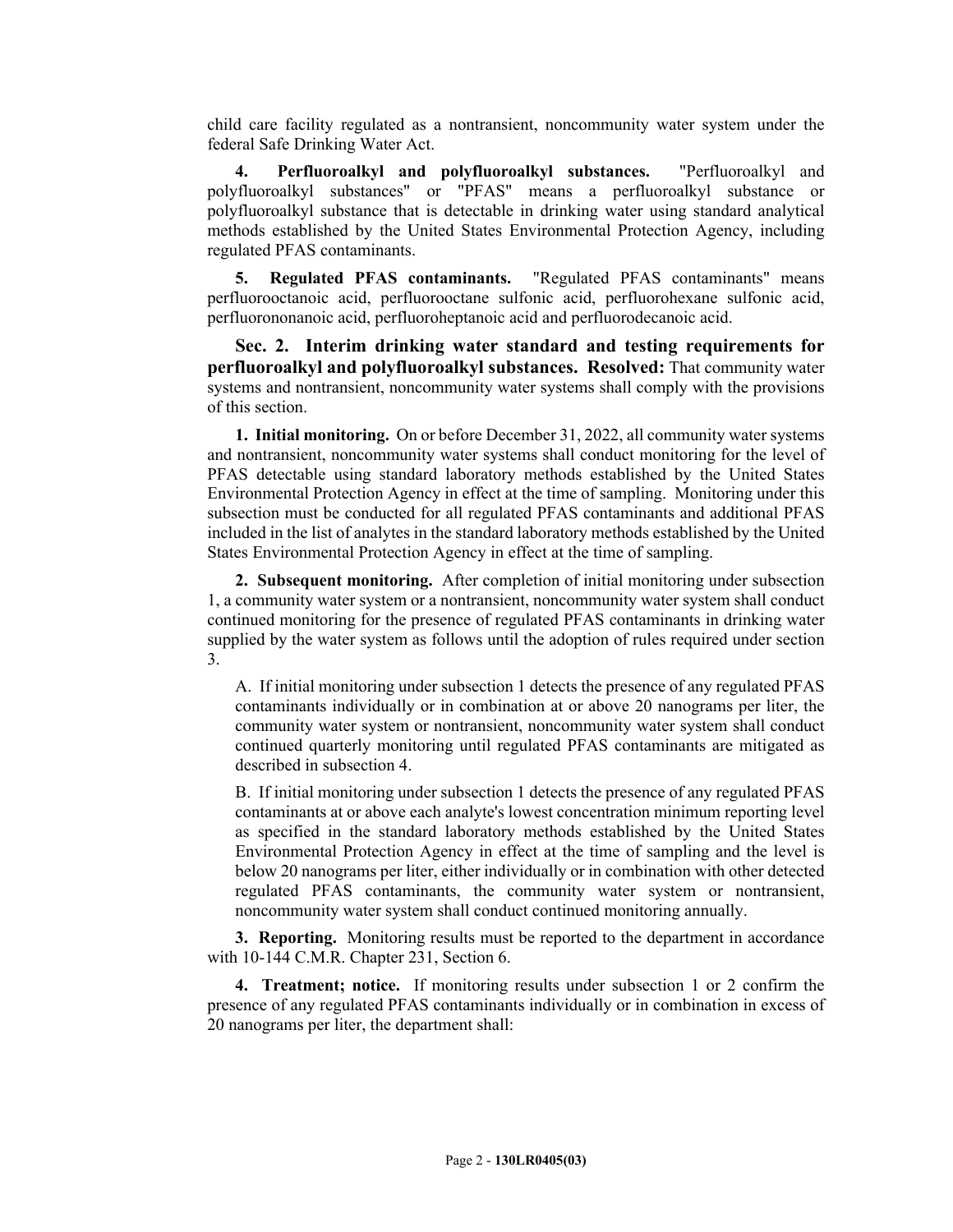A. Direct the community water system or nontransient, noncommunity water system to implement treatment or other remedies to reduce the combined levels of regulated PFAS contaminants in the drinking water of the water system below 20 nanograms per liter; and

B. Direct the community water system or nontransient, noncommunity water system to issue a notice to all users of the water system to inform them of the detected PFAS concentration and potential risk to public health until the treatment under paragraph A is completed.

**5. Enforcement.** The department may enforce the requirements of this section under the Maine Revised Statutes, Title 22, chapter 601, subchapter 2. A person may appeal the acts or decisions of the department under this section in accordance with Title 22, chapter 601, subchapter 2-A.

**Sec. 3. Maximum contaminant level for perfluoroalkyl and polyfluoroalkyl substances. Resolved:** That the department shall adopt a maximum contaminant level for perfluoroalkyl and polyfluoroalkyl substances in accordance with this section. Rules adopted pursuant to this section are routine technical rules as defined in the Maine Revised Statutes, Title 5, chapter 375, subchapter 2-A.

**1. Advance notice of proposed rulemaking.** On or before August 1, 2023, the department shall initiate a public notice and comment process for potential rulemaking by publishing an advance notice of proposed rulemaking regarding the department's regulation of regulated PFAS contaminants.

**2. Proposed rule.** On or before December 31, 2023, the department shall file a proposed rule with the Secretary of State establishing a maximum contaminant level for regulated PFAS contaminants and monitoring requirements for community water systems and nontransient, noncommunity water systems.

**3. Final rule.** On or before June 1, 2024, the department shall file a final rule with the Secretary of State regarding the regulation of regulated PFAS contaminants. The department may adopt federal regulatory requirements established by the United States Environmental Protection Agency, including maximum contaminant levels for regulated PFAS contaminants, if the new federal requirements are the same as or more restrictive than the interim drinking water standards described in section 2. The department shall submit a report to the joint standing committee of the Legislature having jurisdiction over health and human services matters upon adoption of the final rule that includes information about the final rule, including but not limited to the maximum contaminant levels adopted. The joint standing committee of the Legislature having jurisdiction over health and human services matters may report out legislation relating to the report.

**Sec. 4. Repeal of interim drinking water standard and testing requirements. Resolved:** That the interim drinking water monitoring requirements for PFAS and regulated PFAS contaminants under section 2 are repealed on the effective date of the rules required under section 3.

**Sec. 5. Report by the Department of Health and Human Services. Resolved:** That, beginning January 1, 2022 and annually thereafter until the rules pursuant to section 3, subsection 3 are finally adopted, the Department of Health and Human Services shall report to the joint standing committee of the Legislature having jurisdiction